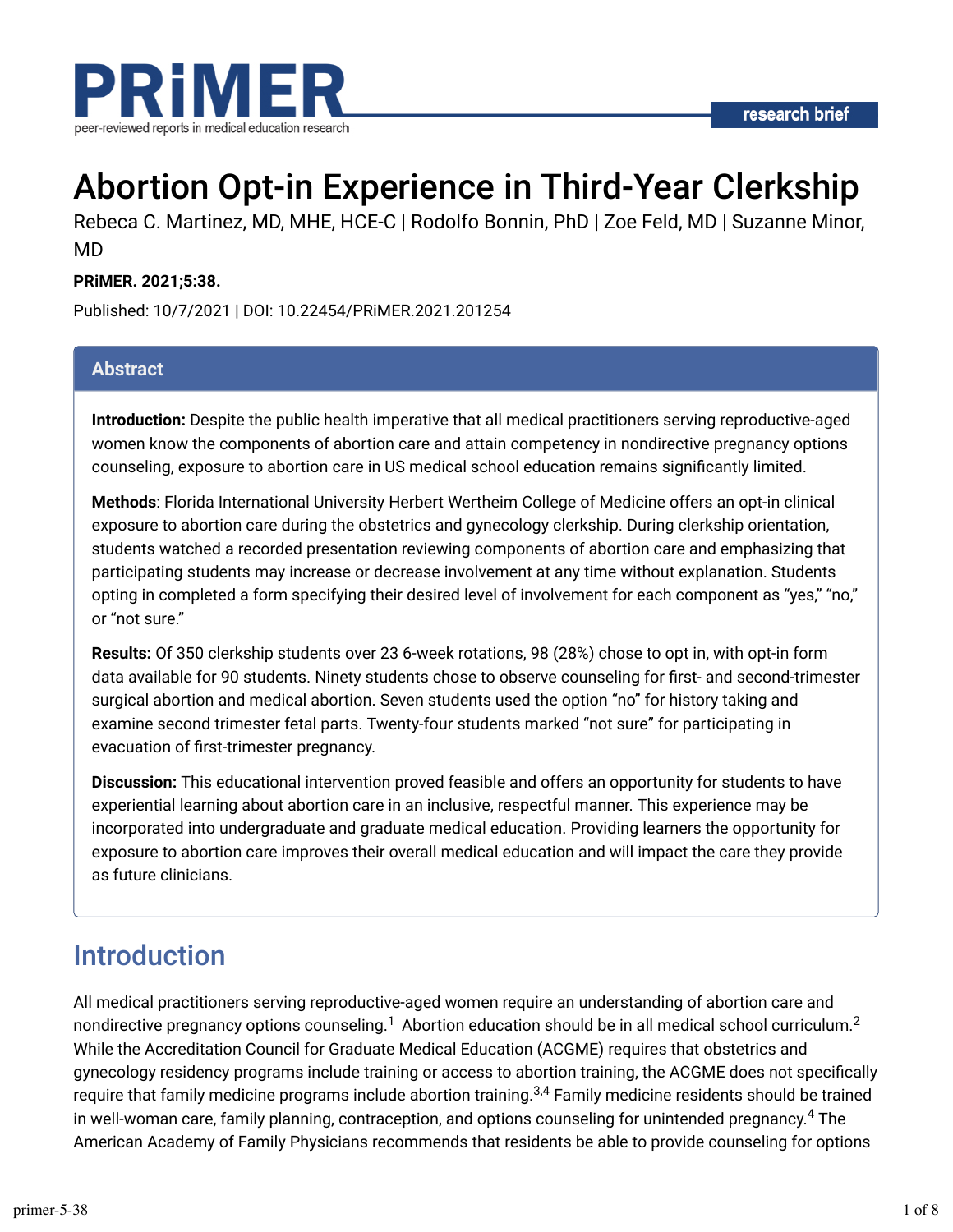for unintended pregnancy.<sup>5</sup> The Liaison Committee on Medical Education (LCME) requires that medical school curriculum include each organ system; each phase of the human life cycle; continuity of care; and preventive, acute, chronic, rehabilitative, and end-of-life care, and does not specifically include abortion or options counseling. 6

Recent data on abortion education during medical school in the United States is limited. Medical Students for Choice was founded in 1993 to train abortion providers and to further inclusion of abortion and contraception in medical school curricula.<sup>7</sup> In 2005, 23% of third-year clerkships reported no formal curriculum, while 32% offered a lecture. $^8$  Thirty-seven LCME-accredited schools in the United States offered fouth-year electives in 2012-2013.<sup>9</sup> Medical educators should identify clinical learning opportunities in this area. At a faith-based school, 71% of responding fourth-year students reported inadequate abortion training and 52% desired clinical abortion training.<sup>10</sup> Medical students want to be skilled in contraception and options counseling and are filling gaps in their education with electives. 11

Educators need methods that communicate respect for learners' moral comfort and support decisions to change boundaries in the clinical setting. The American College of Obstetricians and Gynecologists recommends that all obstetrics and gynecology residents routinely learn about abortion and that those residents with religious or moral objections can opt out of participation. $^2$  Of 362 fourth-year residents in US obstetrics and gynecology residency programs, 54% reported routine and elective training, 30% reported opt-in training, and 16% reported none and no elective abortion training.<sup>12</sup> Of 94% responding Canadian program directors in obstetrics and gynecology, half utilized opt-in abortion training and half utilized opt-out training.<sup>13</sup> The Midwest Access Project offers opt-in abortion training to students, residents, and clinicians, and found that half of participants provided some type of abortion care and almost all provided comprehensive contraception and counseling. 14

Offered since early 2017, our flexible opt-in experience has offered clinical exposure to abortion care, including exposure to all aspects including options counseling, preoperative counseling and care, procedures, ultrasounds, and postoperative care. While this intervention was performed on the obstetrics and gynecology rotation, this intervention could easily be performed on the family medicine rotation or as a resident rotation. All students on the rotation received abortion care content through a reading assignment and didactic session. "Opt in" means that this experience is supplemental and elective, with students deciding whether they want to attend and what they are willing to observe and/or participate in during the 1-day experience.

The learning objective of the 1-day rotation is to observe or practice complex communication skills such as options counseling, and/or informed consent, and to observe and/or practice procedural skills related to abortion and post-op care, including uterine evacuation, imaging, and pain control.

# **Methods**

To prevent any assumption that the decision to opt in could influence grading or management of day-to-day clinical experience on the clerkship, we decided that course leadership should not directly inform students of the opt-in experience. Rather, during each obstetrics and gynecology clerkship orientation, all students watched a recorded voice-over PowerPoint presentation detailing the logistics of the opt-in experience (site address/hours/parking), importance and components of abortion care, and student ability to increase or decrease involvement at any time during participation, without explanation. The presentation also encourages learners to ask classmates who have participated about their experience and, if interested, to email the clerkship coordinator. We revised the video after the first rotation to correct minor details and to add student comments about the experience.

Students choosing to opt in completed the opt-in form specifying their desired level of involvement for each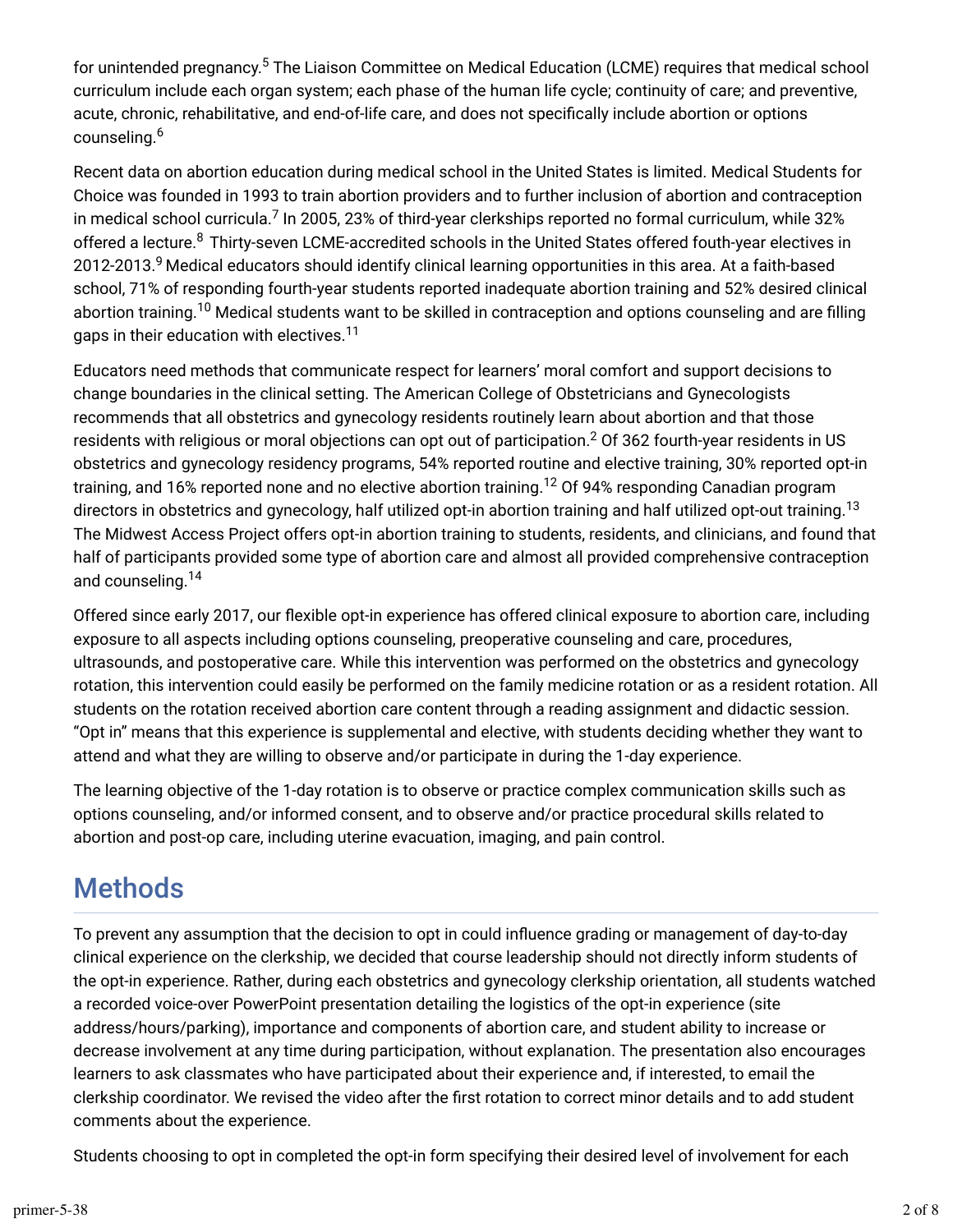component as "yes," "no," or "not sure." Students could choose from a full spectrum of activities from observation to participation. Students brought the completed form with them to clinic where the nurse practitioner reviewed their responses, affirming their ability to expand or limit their participation at any time. This form is available on the STFM Resource Library.<sup>15</sup> We conducted Pearson  ${\rm c^2}$  analysis,  $t$ -test analysis, and analysis of variance (ANOVA) to analyze for year-to-year differences among students opting in.

At the end of every clerkship, students completed a standard evaluation online. While there were no specific questions evaluating the opt-in experience, students were able to evaluate the site and write comments in the general comment section. This study was approved by the Florida International University Institutional Review Board (protocol IRB-19-0011).

## **Results**

Of the 350 students who rotated on 23 6-week block rotations, 98 (28%) chose to opt in, with opt-in form data available for 90 students (Table 1). Data from the final rotation of the 2019-2020 academic year were not included as the year was shortened with student removal from the clinical setting due to the COVID-19 pandemic. Results from the  $\rm c^2$  analysis and overall ANOVA indicated no statistically significant differences among the three cohorts (Tables 2 and 3). The 2020 cohort showed a 32.8% opt-in rate while the 2021 cohort showed a 20.79% opt-in rate. This difference resulted in statistically significant difference with the *t* test between the two groups (Table 3).

Analysis of the 90 opt-in forms showed 90 (100%) students chose to observe counseling for first-or secondtrimester surgical abortion and observe counseling for medical abortion (Table 4). Seven (8%) students used the option "no" regarding history-taking and examining second trimester fetal parts. Twenty-four (27%) students marked "not sure" for participation in second-trimester evacuation, and 21 (23%) marked "not sure" for participation in evacuation of first-trimester pregnancy.

Student clerkship evaluation comments included:

- "You can alternate time between surgeries, ultrasounds, preparation for procedures, first-trimester suction abortion, patient education for those opting for medical (vs surgical) termination, etc."
- "If you're uncomfortable with anything it is completely okay to step out of the rooms at any time."
- "You are completely welcomed to see or not see anything at any time throughout the day. They are all very open to questions."

# **Discussion**

This opt-in experience offers an opportunity for students to have experiential learning about abortion care in an inclusive, respectful manner. This educational intervention proved to be feasible and successful, with 28% of students opting to participate. The majority of our third-year medical students who chose exposure to abortion care were open to the full range of participation. Those who did not want to fully participate expressed uncertainty rather than refusal, and all but two students chose to participate in evacuations. The variation in initial choices of procedures and segments of abortion care, and in their level of certainty, may suggest that being able to choose certain experiences could be important to their decision to participate at all and that the flexibility to change those decisions within the clinical experience could also matter to students.

Beyond their personal views, other factors may influence their choices. Unexpectedly, some students opted out of performing activities available to them in other areas of the clerkship, such as Trst trimester ultrasounds.

There was a decided decrease in student participation in the last class studied, with 32.8% of students from the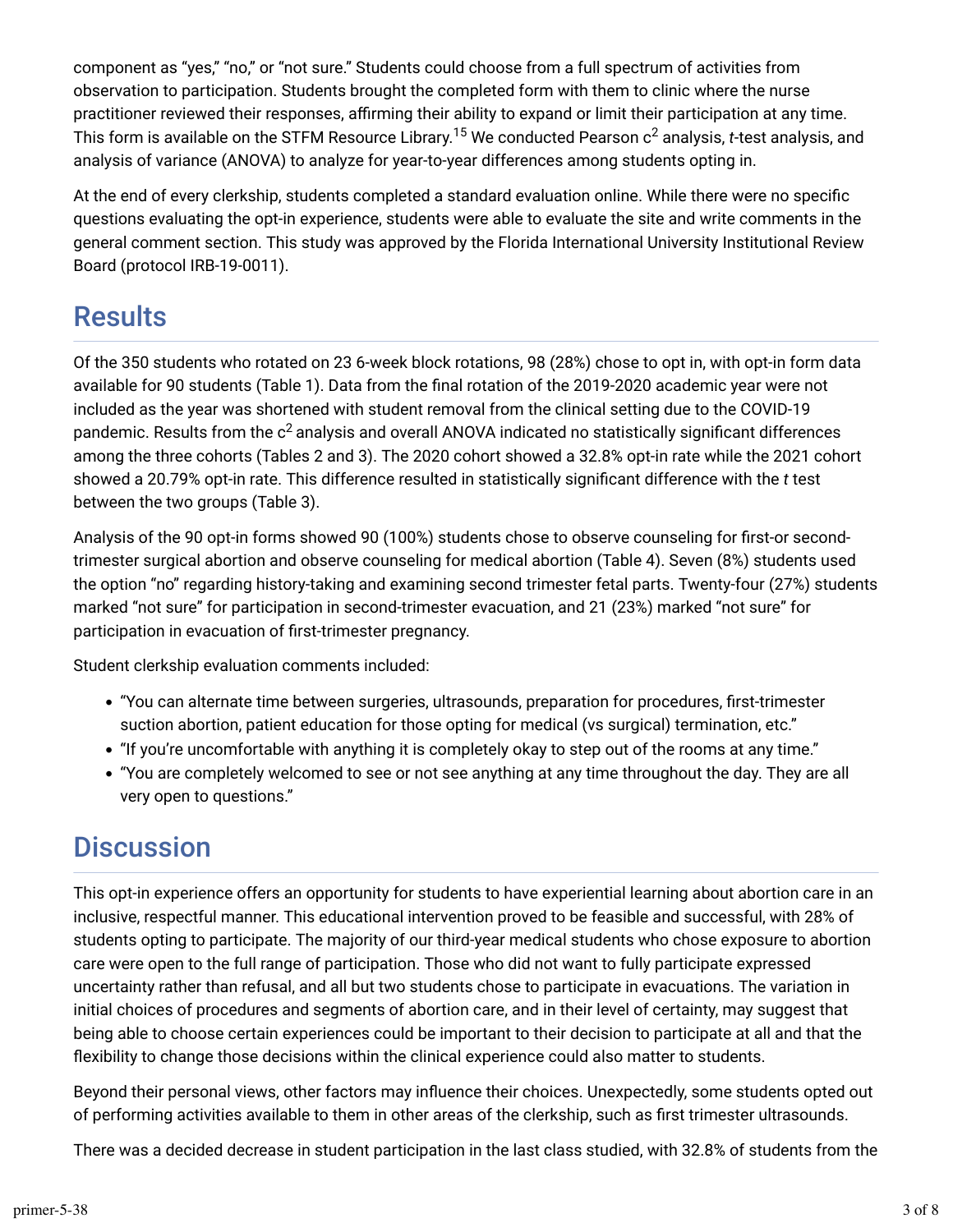class of 2020 opting in and 20.8% of students from the class of 2021 opting in. This may be due to students' inability to access the opt-in experience due to the COVID-19 pandemic causing significant curriculum change in March 2020.

Gaps in medical education around abortion education and care in both undergraduate and graduate medical education persists. Regardless of the personal views of providers, it is imperative for all physicians to understand options, access, and the possible physical, psychological, and emotional outcomes of reproductive choices. We present one approach to help students consider exposure to abortion care. This opt-in approach can be used wherever this experience is available, in undergraduate and graduate medical education. Providing learners the opportunity for exposure to abortion care improves their overall medical education and will impact the care they provide as future clinicians

Our study has several limitations. Finding an appropriate site and preceptor were vital to our success. Students were able to participate certain days of the week, and the site required most students to commit significant drive time to access the site, which may have limited the number of students choosing the experience. With our focus on providing an effective learning experience, we did not evaluate why students chose to participate or not participate in this opt-in experience, nor if they changed their minds and participated to a degree that did not reflect the responses on their opt-in form. Future research regarding specific factors facilitating participation is being pursued, specifically why students chose to opt in or to not to opt in, as well as for students who chose to opt in, factors contributing to students' decisions regarding their level of participation.

# Tables and Figures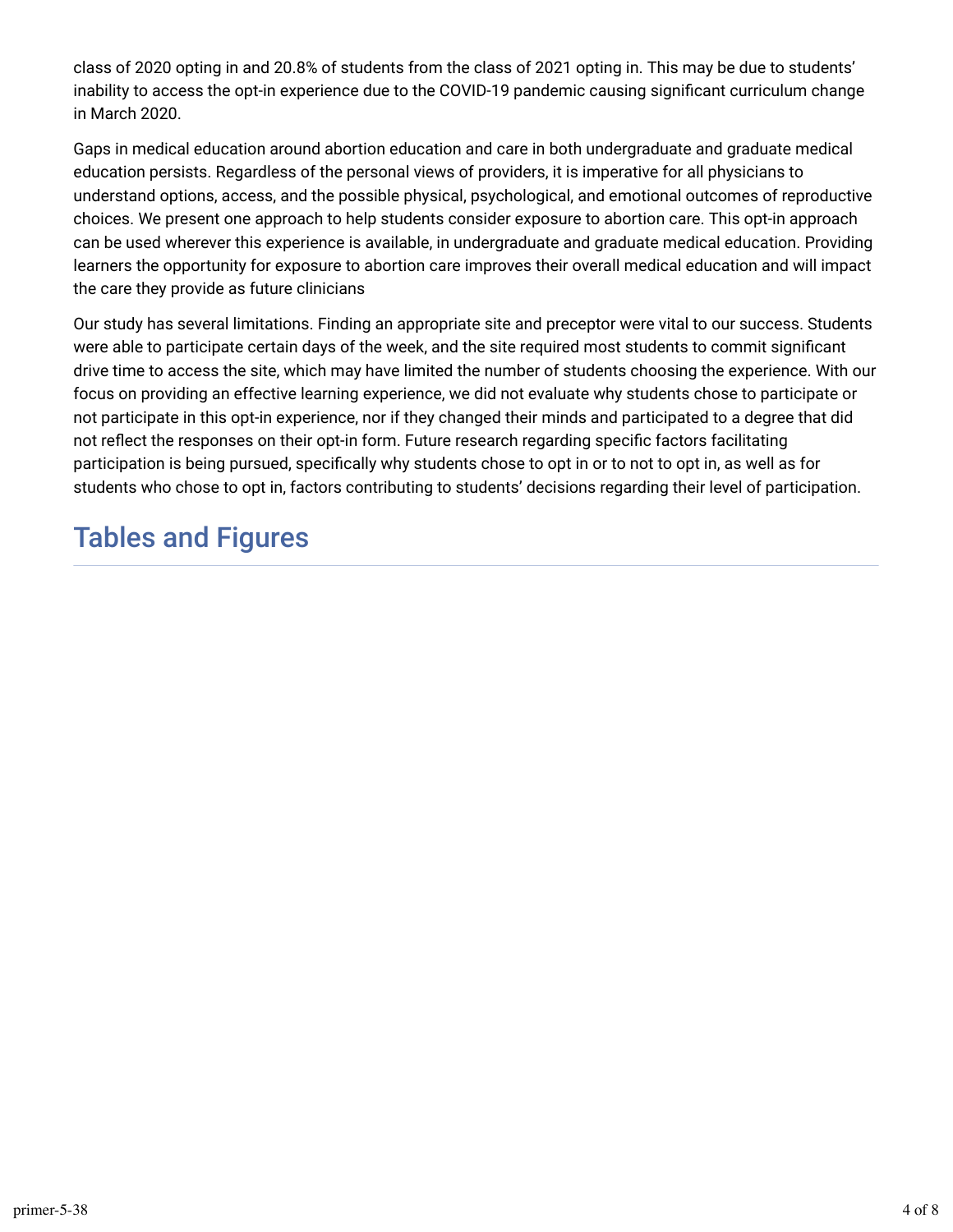| <b>Class of:</b>      | <b>Date</b>             | <b>Rotation</b> | # of Students/<br><b>Rotation</b> | # of Students<br><b>Opted In</b> |
|-----------------------|-------------------------|-----------------|-----------------------------------|----------------------------------|
| 2019                  | 04/17/2017 - 05/26/2017 | 1               | 15                                | 6                                |
| 2019                  | 05/30/2017 - 07/07/2017 | $\overline{2}$  | 14                                | $\overline{2}$                   |
| 2019                  | 07/10/2017 - 08/18/2017 | 3               | 16                                | 8                                |
| 2019                  | 08/21/2017 - 09/30/2017 | 4               | 13                                | 1                                |
| 2019                  | 10/02/2017 - 11/10/2017 | 5               | 17                                | 4                                |
| 2019                  | 11/13/2017 - 12/21/2017 | 6               | 16                                | 6                                |
| 2019                  | 01/08/2018 - 02/16/2018 | $\overline{7}$  | 16                                | 4                                |
| 2019                  | 02/19/2018 - 03/30/2018 | 8               | 17                                | 5                                |
| 2020                  | 04/16/2018 - 05/25/2018 | $\mathbf{1}$    | 15                                | $\overline{4}$                   |
| 2020                  | 05/29/2018 - 07/06/2018 | 2               | 15                                | 8                                |
| 2020                  | 07/09/2018 - 08/17/2018 | 3               | 17                                | $\overline{7}$                   |
| 2020                  | 08/20/2018 - 09/28/2018 | 4               | 14                                | $\overline{7}$                   |
| 2020                  | 10/01/2018 - 11/09/2018 | 5               | 17                                | 6                                |
| 2020                  | 11/13/2018 - 12/21/2018 | 6               | 17                                | $\overline{4}$                   |
| 2020                  | 01/07/2019 - 02/15/2019 | $\overline{7}$  | 15                                | $\overline{2}$                   |
| 2020                  | 02/18/2019 - 03/29/2019 | 8               | 15                                | 3                                |
| 2021                  | 04/15/2019 - 05/24/2019 | $\mathbf{1}$    | 11                                | 1                                |
| 2021                  | 05/28/2019 - 07/05/2019 | $\overline{2}$  | 17                                | 4                                |
| 2021                  | 07/08/2019 - 08/16/2019 | 3               | 16                                | $\overline{2}$                   |
| 2021                  | 08/19/2019 - 09/27/2019 | 4               | 13                                | 5                                |
| 2021                  | 09/30/2019 - 11/8/2019  | 5               | 16                                | 3                                |
| 2021                  | 11/11/2019 - 12/20/2019 | 6               | 12                                | 3                                |
| 2021                  | 01/6/2020 - 02/14/2020  | $\overline{7}$  | 16                                | 3                                |
| <b>Total Students</b> |                         |                 | 350                               | 98                               |

#### Table 1: Number of Students Participating in the Opt-in Experience

#### Table 2: Student Opt-in Comparison Among Three Cohorts

| Question                                   | Class of 2019<br>$(n=124)$ | Class of 2020<br>$(n=125)$ | Class of 2021<br>$(n=101)$ | P Value |
|--------------------------------------------|----------------------------|----------------------------|----------------------------|---------|
| Student turned in the opt-in form? $n$ (%) |                            |                            |                            | .13*    |
| Yes                                        | 36 (29.03)                 | 41 (32.8)                  | 21 (20.79)                 |         |
| No                                         | 88 (70.97)                 | 84 (67.2)                  | 80 (79.21)                 |         |

\* P value from  $\chi^2$  test.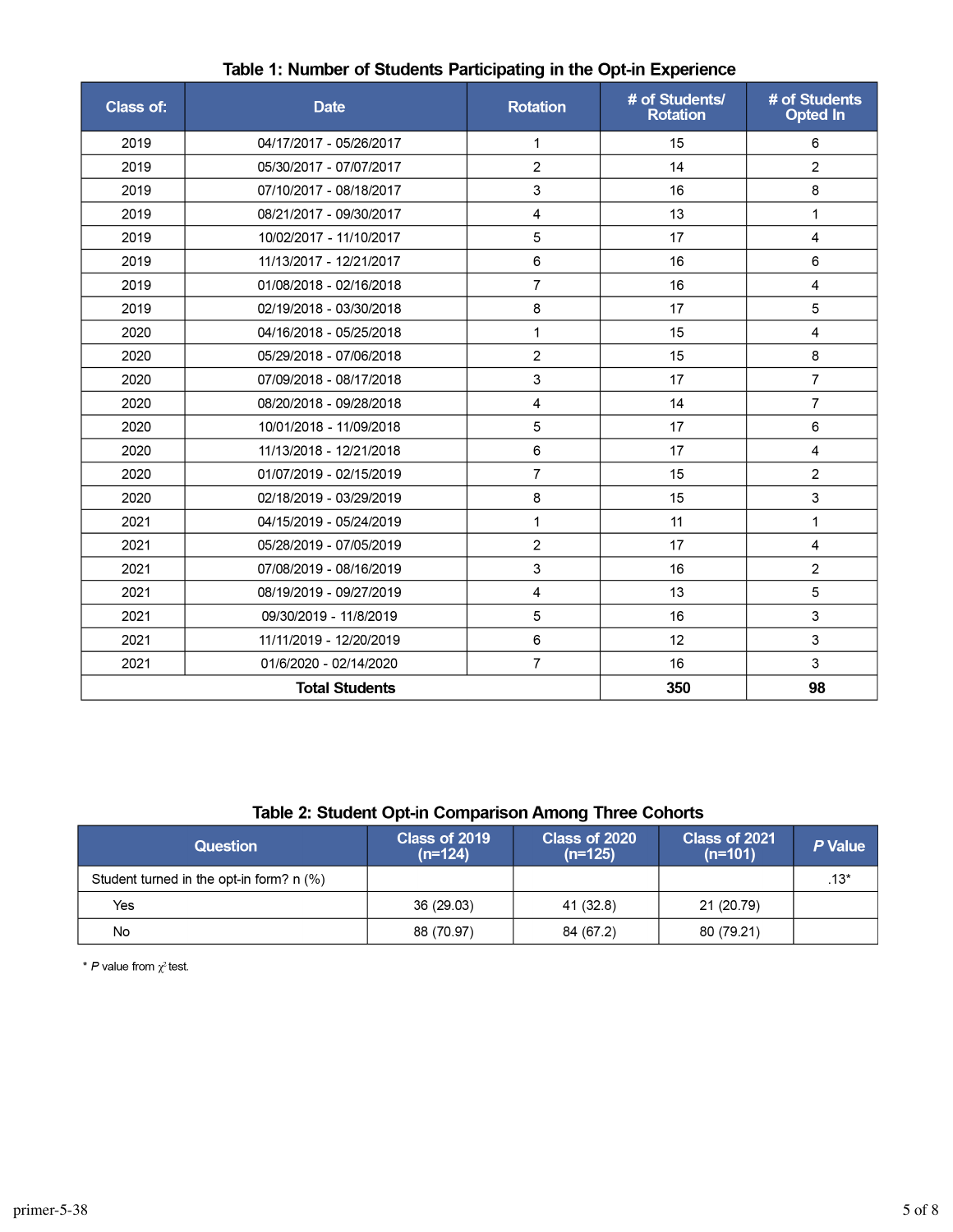#### Table 3: Student Opt-in Comparison Between Class of 2020 and Class of 2021

| <b>Question</b>                            | Class of 2020<br>$(n=125)$ | Class of 2021<br>$(n=101)$ | P Value |
|--------------------------------------------|----------------------------|----------------------------|---------|
| Student turned in the opt-in form? $n$ (%) |                            |                            | $.04*$  |
| Yes                                        | 41 (32.8)                  | 21 (20.79)                 |         |
| No                                         | 84 (67.2)                  | 80 (79.21)                 |         |

\* P value from t test.

| While at the Clinic, I Would Like To:                               | <b>Yes, n (%)</b> | No, n (%) | Not Sure, n (%) |  |  |  |
|---------------------------------------------------------------------|-------------------|-----------|-----------------|--|--|--|
| Take a history on a patient                                         | 79 (87.8)         | 7(7.8)    | 4(4.4)          |  |  |  |
| Conduct a physical exam on a patient                                | 83 (92.2)         | 3(3.3)    | 4(4.4)          |  |  |  |
| Observe counseling for first- or second-trimester surgical abortion | 90 (100)          | 0(0)      | 0(0)            |  |  |  |
| Observe counseling for medical abortion                             | 90 (100)          | 0(0)      | 0(0)            |  |  |  |
| Observe first-trimester ultrasound                                  | 86 (95.6)         | 4(4.4)    | 0(0)            |  |  |  |
| Perform first-trimester ultrasound                                  | 88 (97.8)         | 0(0)      | 2(2.2)          |  |  |  |
| Observe second-trimester ultrasound                                 | 84 (93.3)         | 5(5.6)    | 1(1.1)          |  |  |  |
| Perform second-trimester ultrasound                                 | 86 (95.6)         | 1(1.1)    | 3(3)            |  |  |  |
| Observe cervical dilation                                           | 85 (94.4)         | 0(0)      | 5(5.6)          |  |  |  |
| Participate in cervical dilation                                    | 82 (91.1)         | 1(1.1)    | 7(7.8)          |  |  |  |
| Observe vaginal exam                                                | 85 (94.4)         | 3(3.3)    | 2(2.2)          |  |  |  |
| Participate in vaginal exam                                         | 85 (94.4)         | 3(3.3)    | 2(2.2)          |  |  |  |
| Observe evacuation of a first-trimester pregnancy                   | 87 (96.7)         | 2(2.2)    | 1(1.1)          |  |  |  |
| Participate in evacuation of first-trimester pregnancy              | 66 (73.3)         | 3(3.3)    | 21(23.3)        |  |  |  |
| Observe evacuation of second-trimester pregnancy                    | 81 (90)           | 3(3.3)    | 6(6.7)          |  |  |  |
| Participate in evacuation of second-trimester pregnancy             | 61 (67.8)         | 5(5.6)    | 24 (26.7)       |  |  |  |
| Examine first-trimester products of conception                      | 80 (88.9)         | 4(4.4)    | 6(6.7)          |  |  |  |
| Examine second-trimester fetal parts                                | 71 (78.9)         | 7(7.8)    | 12(13.3)        |  |  |  |
| Assess patients in recovery postprocedure                           | 84 (93.3)         | 4(4.4)    | 2(2.2)          |  |  |  |

#### Table 4: Student Responses on the Opt-in Form

#### Acknowledgments

**Presentations:** The Use of Technology in Faculty Development for Community-Based Preceptors: A CERA Study. Society of Teachers of Family Medicine 2018 Conference on Medical Student Education. Austin, TX; February 2, 2018.

#### Corresponding Author

Suzanne Minor, MD Office of Medical Education, Florida International University Herbert Wertheim College of Medicine, 11200 SW 8th St, AHC II, 458, Miami, FL 33199. 305-348-1455. Fax: 305-348-6107 seminor@fiu.edu

#### **Author Affiliations**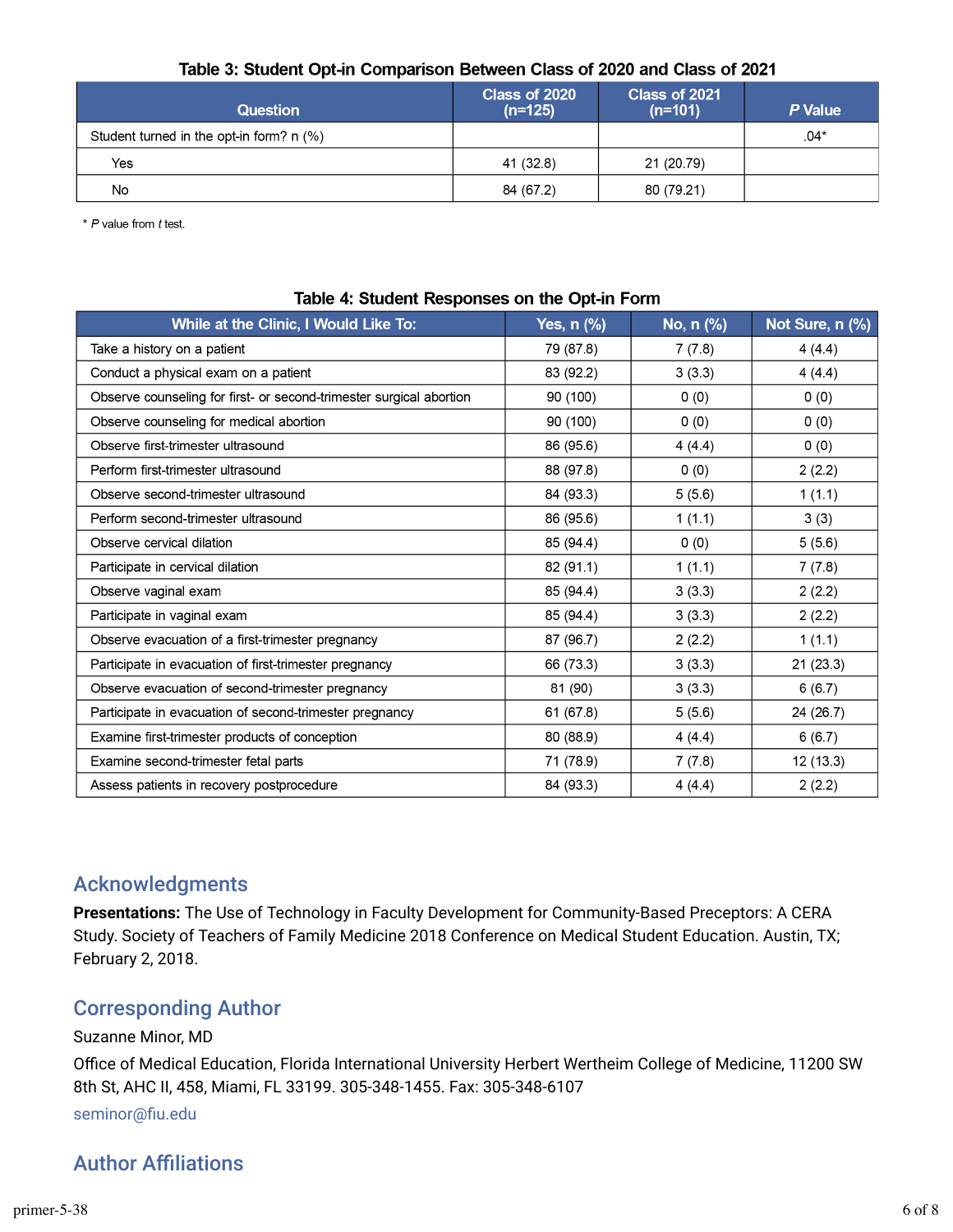Rebeca C. Martinez, MD, MHE, HCE-C - Florida International University Herbert Wertheim College of Medicine, Miami, FL

Rodolfo Bonnin, PhD - Florida International University Herbert Wertheim College of Medicine, Miami, FL Zoe Feld, MD - Department of Obstetrics and Gynecology, University of California Davis, Sacramento, CA Suzanne Minor, MD - Florida International University Herbert Wertheim College of Medicine, Office of Medical Education, Miami, FL

#### References

- 1. APGO Women's Healthcare Education Office. Women's Health Care Competencies for Medical Students: Taking Steps to Include Sex and Gender Differences in the Curriculum. Crofton, MD: Association of Professors of Gynecology and Obstetrics; 2005.
- 2. American College of Obstetricians and Gynecologists Committee Opinion. Abortion Training and Education. Number 612; November 2014, reaffirmed 2017. Accessed October 5, 2021. [https://www.acog.org/clinical/clinical-guidance/committee-opinion/articles/2014/11/abortion-training](https://www.acog.org/clinical/clinical-guidance/committee-opinion/articles/2014/11/abortion-training-and-education)[and-education](https://www.acog.org/clinical/clinical-guidance/committee-opinion/articles/2014/11/abortion-training-and-education)
- 3. ACGME Review Committee for Obstetrics and Gynecology. Clarification on Requirements Regarding Family Planning. ACGME OB. 2021. Accessed June 23, 2021. [https://www.acgme.org/Portals](https://www.acgme.org/Portals/0/PFAssets/ProgramResources/Clarification_Family_Planning.pdf?ver=2019-06-25-092940-700) [/0/PFAssets/ProgramResources/ClariTcation\\_Family\\_Planning.pdf?ver=2019-06-25-092940-700](https://www.acgme.org/Portals/0/PFAssets/ProgramResources/Clarification_Family_Planning.pdf?ver=2019-06-25-092940-700)
- 4. ACGME Program Requirements for Graduate Medical Education in Family Medicine. July 1, 2020. Accessed June 23, 2021. [https://www.acgme.org/Portals/0/PFAssets/ProgramRequirements](https://www.acgme.org/Portals/0/PFAssets/ProgramRequirements/120_FamilyMedicine_2020.pdf?ver=2020-06-29-161615-367) [/120\\_FamilyMedicine\\_2020.pdf?ver=2020-06-29-161615-367](https://www.acgme.org/Portals/0/PFAssets/ProgramRequirements/120_FamilyMedicine_2020.pdf?ver=2020-06-29-161615-367)
- 5. Recommended Curriculum Guidelines for Family Medicine Residents, Women's Health and Gynecologic Care, AAFP Reprint No. 282. Revised August 2018. Accessed June 23, 2021. [https://www.aafp.org](https://www.aafp.org/dam/AAFP/documents/medical_education_residency/program_directors/Reprint282_Women.pdf) [/dam/AAFP/documents/medical\\_education\\_residency/program\\_directors/Reprint282\\_Women.pdf](https://www.aafp.org/dam/AAFP/documents/medical_education_residency/program_directors/Reprint282_Women.pdf)
- s. Functions and Structure of a Medical School. Liaison Committee on Medical Education. March 2021. Accessed June 23, 2021. <https://lcme.org/publications/>
- 7. Evans ML, Backus LV. Medical students for choice: creating tomorrow's abortion providers. Contraception. 2011;83(5):391-393. [doi:10.1016/j.contraception.2011.01.019](https://doi.org/10.1016/j.contraception.2011.01.019)
- t. Espey E, Ogburn T, Chavez A, Qualls C, Leyba M. Abortion education in medical schools: a national survey. Am J Obstet Gynecol. 2005;192(2):640-643. [doi:10.1016/j.ajog.2004.09.013](https://doi.org/10.1016/j.ajog.2004.09.013)
- 9. Veazey K, Nieuwoudt C, Gavito C, Tocce K. Student perceptions of reproductive health education in US medical schools: a qualitative analysis of students taking family planning electives. Med Educ Online. 2015;20(1):28973. [doi:10.3402/meo.v20.28973](https://doi.org/10.3402/meo.v20.28973)
- 10. Guiahi M, Maguire K, Ripp ZT, Goodman RW, Kenton K. Perceptions of family planning and abortion education at a faith-based medical school. Contraception. 2011;84(5):520-524. [doi:10.1016/j.contraception.2011.03.003](https://doi.org/10.1016/j.contraception.2011.03.003)
- 11. Veazey K, Nieuwoudt C, Gavito C, Tocce K. Student perceptions of reproductive health education in US medical schools: a qualitative analysis of students taking family planning electives. Med Educ Online. 2015;20(1):28973. [doi:10.3402/meo.v20.28973](https://doi.org/10.3402/meo.v20.28973)
- 12. Turk JK, Landy U, Chien J, Steinauer JE. Sources of support for and resistance to abortion training in obstetrics and gynecology residency programs. Am J Obstet Gynecol. 2019;221(2):156.e1-156.e6. [doi:10.1016/j.ajog.2019.04.026](https://doi.org/10.1016/j.ajog.2019.04.026)
- 13. Liauw J, Dineley B, Gerster K, Hill N, Costescu D. Abortion training in Canadian obstetrics and gynecology residency programs. Contraception. 2016;94(5):478-482. [doi:10.1016/j.contraception.2016.07.014](https://doi.org/10.1016/j.contraception.2016.07.014)
- 14. Stulberg DB, Monast K, Dahlquist IH, Palmer K. Provision of abortion and other reproductive health services among former Midwest Access Project trainees. Contraception. 2018;97(4):341-345. [doi:10.1016/j.contraception.2018.01.002](https://doi.org/10.1016/j.contraception.2018.01.002)